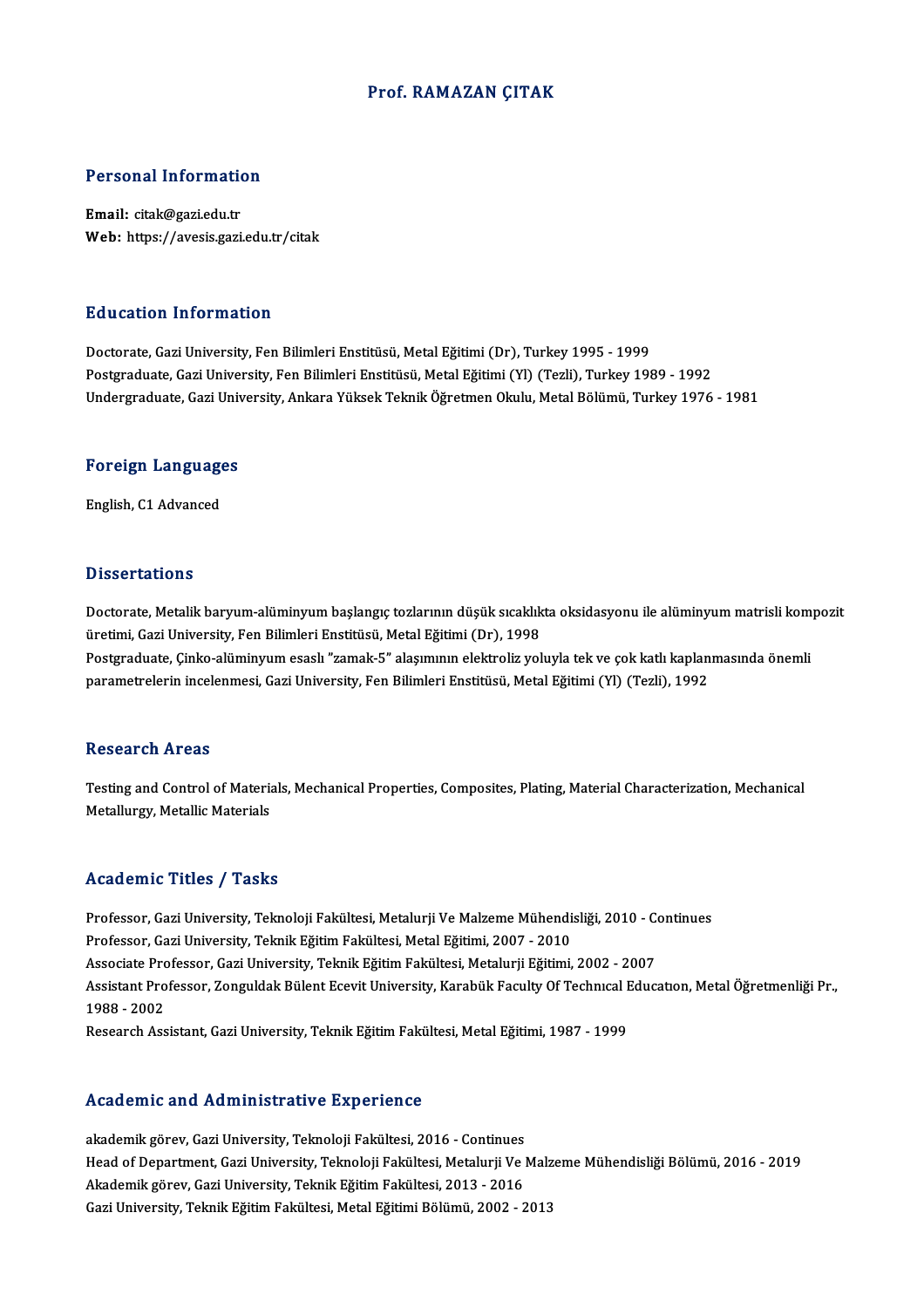### Courses

METALURJİDETERMALANALİZ YÖNTEMLERİ,Postgraduate,2016 -2017 İŞYERİ EĞİTİMİ, Undergraduate, 2016 - 2017 Temel İşlem teknikleri, Undergraduate, 2016 - 2017

### Advising Theses

Advising Theses<br>ÇITAK R., Investıgatıon Of The Mechanıcal And Machınabılıty Properties Reinforced With B4c And Sic Participate Of<br>A96061 Matrix Composite Materials Postareduste S.T.N.C A(Student), 2019 --a vienig "Incece"<br>ÇITAK R., Investigation Of The Mechanical And Machinability Properties Rein<br>Aa6061 Matrix Composite Materials, Postgraduate, S.TİNGA(Student), 2019<br>CITAK R., Karbon fiber kompositlerin valum infüsisen v ÇITAK R., Investigation Of The Mechanical And Machinability Properties Reinforced With B4c And Sic Participate Of<br>Aa6061 Matrix Composite Materials, Postgraduate, S.TİNGA(Student), 2019<br>ÇITAK R., Karbon fiber kompozitlerin Aa6061 Matrix Composite Materials, Postgraduate, S.TİNGA(Student), 2019<br>ÇITAK R., Karbon fiber kompozitlerin vakum infüzyon yöntemi ile üretimi ve<br>Postgraduate, B.ESENKAYA(Student), 2019 ÇITAK R., Karbon fiber kompozitlerin vakum infüzyon yöntemi ile üretimi ve balistik özelliklerinin değerlendi<br>Postgraduate, B.ESENKAYA(Student), 2019<br>ÇITAK R., AA6061 matrisli B4C ve SiC takviyeli kompozit malzemelerin mek ÇITAK R., AA6061 matrisli B4C ve SiC takviyeli kompozit malzemelerin mekanik ve işlenebilirlik özelliklerinin ÇITAK R., AA6061 matrisli B4C ve SiC takviyeli kompozit malzemelerin mekanik ve işlenebilirlik özelliklerinin<br>araştırılması, Postgraduate, S.TİNGA(Student), 2019<br>ÇITAK R., The Effect Of Graphıte Rate On The Mechanıcal Prop araștirilmasi, Postgraduate, S.TİNGA(Student), 2019<br>ÇITAK R., The Effect Of Graphite Rate On The Mechanical Properties Of Casting Polyamide-Graphite Composites,<br>Postgraduate, C.GÜNEŞ(Student), 2019<br>ÇITAK R., Investigation ÇITAK R., The Effect Of Graphite Rate On The Mechanical Properties Of Casting Polyamide-Graphite Composites,<br>Postgraduate, C.GÜNEŞ(Student), 2019<br>ÇITAK R., Investigation Of The Effects Of Coating Parameters On Corrosion In C.ESEROĞLU(Student),2019 ÇITAK R., Investigation Of The Effects Of Coating Parameters On Corrosion In Electroless Ni-B Coatings, Postgraduate,<br>C.ESEROĞLU(Student), 2019<br>ÇITAK R., Tm yöntemi ile b4c takviyeli aa6061 metal matrisli kompozit malzemel C.ESEROĞLU(Student), 2019<br>ÇITAK R., Tm yöntemi ile b4c takviyeli aa6061 metal matrisli kompozit malze:<br>balistik performansının incelenmesi, Doctorate, H.KARAKOÇ(Student), 2017<br>CITAK R., Fabrısatıon Of Aa6061 Boınforsed Wit ÇITAK R., Tm yöntemi ile b4c takviyeli aa6061 metal matrisli kompozit malzemelerin üretimi, mekanik özelliklerir<br>balistik performansının incelenmesi, Doctorate, H.KARAKOÇ(Student), 2017<br>ÇITAK R., Fabrıcatıon Of Aa6061 Reın balistik performansının incelenmesi, Doctorate, H.KARAKOÇ(Student), 2017<br>ÇITAK R., Fabrıcation Of Aa6061 Reinforced With B4c Metal Matrix Composition<br>Properties And Ballistic Performances, Doctorate, H.Karakoç(Student), 20 CITAK R., Fabrication Of Aa6061 Reinforced With B4c Metal Matrix Composites And Investigation Of<br>Properties And Ballistic Performances, Doctorate, H.Karakoç(Student), 2017<br>CITAK R., Investigation Of Corrosion Behavior Of I Properties And Ballistic Perf<br>ÇITAK R., Investigation Of Co<br>S.SARIKÖSE(Student), 2015<br>CITAK P., Es essel: sünaralas ÇITAK R., Investigation Of Corrosion Behavior Of Iron-Based Superalloys In Salt Bath, Postgraduate,<br>S.SARIKÖSE(Student), 2015<br>ÇITAK R., Fe esaslı süperalaşımın tuz banyosunda korozyon davranışının incelenmesi, Postgraduate S.SARIKÖSE(Student), 2015<br>ÇITAK R., Fe esaslı süperalaş<br>S.SARIKÖSE(Student), 2015<br>CITAK B. Investisation of bu ÇITAK R., Fe esaslı süperalaşımın tuz banyosunda korozyon davranışının incelenmesi, Postgraduate,<br>S.SARIKÖSE(Student), 2015<br>ÇITAK R., Investigation of human and infrastructure factors in accidents take place in metal manuf S.SARIKÖSE(Student), 2015<br>ÇITAK R., Investigation of human and infra<br>Postgraduate, S.ÖZDEMİR(Student), 2014<br>CITAK P., Preduction of the al based foam ÇITAK R., Investigation of human and infrastructure factors in accidents take place in metal manufacture sector<br>Postgraduate, S.ÖZDEMİR(Student), 2014<br>ÇITAK R., Production of the al based foam by hot pressing method, Postg Postgraduate, S.ÖZDEMİR(Student), 2014<br>ÇITAK R., Production of the al based foam by hot pressing method, Postgraduate, H.KARAKOÇ(Student), 2012<br>ÇITAK R., Toz metalurjisi yöntemiyle Al2O3, SiC ve B4C, takviyeli al matrisli CITAK R., Production of the al based foam by hot pressing method, Postgraduate,<br>CITAK R., Toz metalurjisi yöntemiyle Al2O3, SiC ve B4C, takviyeli al matrisli kompo<br>süresinin kompozit özelliklerine etkisi, Doctorate, H.KARA ÇITAK R., Toz metalurjisi yöntemiyle Al2O3, SiC ve B4C, takviyeli al matrisli kompozit üretiminde mekanik alaşımlama<br>süresinin kompozit özelliklerine etkisi, Doctorate, H.KARABULUT(Student), 2011<br>ÇITAK R., EFFECT OF MECHAN süresinin kompozit özelliklerine etkisi, Doctorate, H.KARABULUT(Student), 2011<br>ÇITAK R., EFFECT OF MECHANICAL ALLOYING DURATION ON COMPOSITE PROPERTIES IN PRODU(<br>AND B4C PATICULATE REINFORCED COMPOSITE BY POWDER METALLURGY CITAK R., EFFECT OF MECHA<br>AND B4C PATICULATE REIN<br>H.Karabulut(Student), 2011<br>CITAK B., IIV ISINI ABLİLE SI AND B4C PATICULATE REINFORCED COMPOSITE BY POWDER METALLURGY METHOD, Doctorate,<br>H.Karabulut(Student), 2011<br>ÇITAK R., UV IŞINLARI İLE SERTLEŞEBİLEN NANOKOMPOZİT KAPLAMALARIN UYGULAMA VE KARAKTERİZASYONU,<br>Postsraduate S PİNİ H.Karabulut(Student), 2011<br>ÇITAK R., UV IŞINLARI İLE SERTLEŞEBİ<br>Postgraduate, S.BİNİCİ(Student), 2011<br>ÇITAK B., Alamay Ni B.kaplamalarda ka ÇITAK R., UV IŞINLARI İLE SERTLEŞEBİLEN NANOKOMPOZİT KAPLAMALARIN UYGULAMA VE KARAKTERİZASYONU,<br>Postgraduate, S.BİNİCİ(Student), 2011<br>ÇITAK R., Akımsız Ni-P kaplamalarda kaplama parametrelerinin belirlenmesi ve mekanik öze Postgraduate, S.BİNİCİ(Student), 2011<br>ÇITAK R., Akımsız Ni-P kaplamalarda kaplama parametrelerinin belirlenmesi ve mekanik özelliklerine etkisi, Doctorate,<br>U.MATİK(Student), 2010 ÇITAK R., Akımsız Ni-P kaplamalarda kaplama parametrelerinin belirlenmesi ve mekanik özelliklerine etkisi, Docto<br>U.MATİK(Student), 2010<br>ÇITAK R., DETERMINATION of COATING PARAMETERS in ELECTROLESS Ni-P COATINGS AND THEIR E U.MATİK(Student), 2010<br>ÇITAK R., DETERMINATION of COATING PARAMETERS in ELECTI<br>MECHANICAL PROPERTIES, Doctorate, U.MATİK(Student), 2010<br>CITAK R., Asidik ve başik olumaya pikel konlamaların konegyen da ÇITAK R., DETERMINATION of COATING PARAMETERS in ELECTROLESS Ni-P COATINGS AND THEIR EFFI<br>MECHANICAL PROPERTIES, Doctorate, U.MATİK(Student), 2010<br>ÇITAK R., Asidik ve bazik akımsız nikel kaplamaların korozyon davranışların MECHANICAL PROPERTIES, Doctorate, U.MATİK(Student), 2010<br>ÇITAK R., Asidik ve bazik akımsız nikel kaplamaların korozyon davranışlarının incelenmesi, Postgraduate,<br>Z.KÜRŞAD(Student), 2009 ÇITAKR.,YÜCESUH.S. ,THEFAILURESANALYSISOF INTERNAL COMBUSTIONENGINEPISTONS,Postgraduate, A.UYAROĞLU(Student),2008 ÇITAK R., YÜCESU H. S. , THE FAILURES ANALYSIS OF INTERNAL COMBUSTION ENGINE PISTONS, Postgraduate,<br>A.UYAROĞLU(Student), 2008<br>ÇITAK R., Magnezya parçacık takviyeli al matrisli kompozitin vakum infiltrasyon yöntemi ile üret A.UYAROĞLU(Student), 2008<br>ÇITAK R., Magnezya parçacık takviyeli al matrisli<br>incelenmesi, Doctorate, R.ÇALIN(Student), 2006<br>CITAK R., Kaynak ondüstrisinde salışanların gene ÇITAK R., Magnezya parçacık takviyeli al matrisli kompozitin vakum infiltrasyon yöntemi ile üretilmesi ve ö<br>incelenmesi, Doctorate, R.ÇALIN(Student), 2006<br>ÇITAK R., Kaynak endüstrisinde çalışanların genel profili ve iş kaz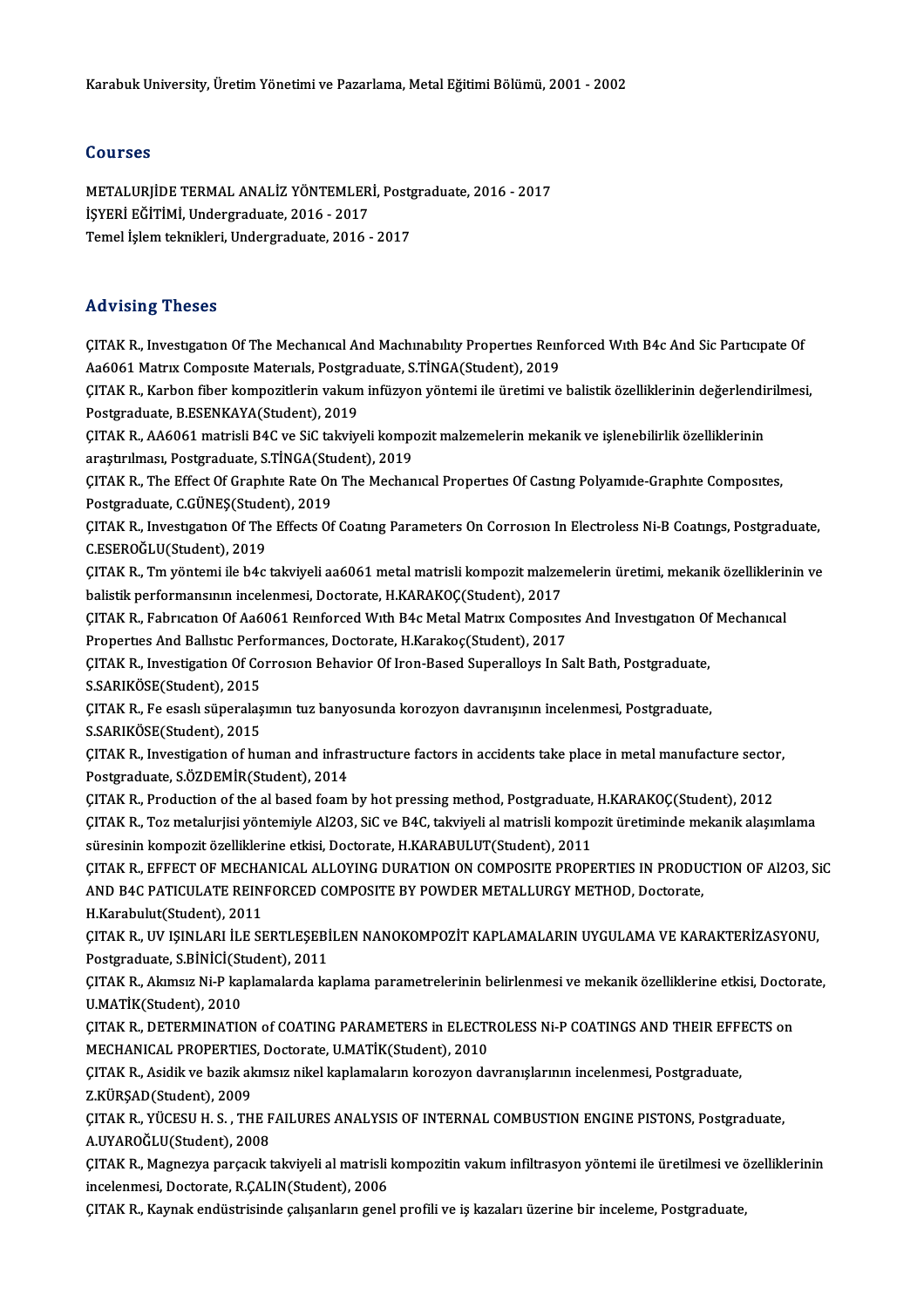A.İZGİ(Student),2006

A.İZGİ(Student), 2006<br>ÇITAK R., Mekanik alaşımlama süresinin Al-Cu karışımı toz metal parçaların kırılma etkisi, Postgraduate,<br>T.GÖKTAS(Student), 2005 A.İZGİ(Student), 2006<br>ÇITAK R., Mekanik alaşımla<br>T.GÖKTAŞ(Student), 2005<br>CITAK B., Flaktralitik pikal

ÇITAK R., Mekanik alaşımlama süresinin Al-Cu karışımı toz metal parçaların kırılma etkisi, Postgraduate,<br>T.GÖKTAŞ(Student), 2005<br>ÇITAK R., Elektrolitik nikel kaplamanın demir esaslı T/M parçaların yorulma ömürlerine etkisi T.GÖKTAŞ(Student), 2005<br>ÇITAK R., Elektrolitik nikel l<br>Ü.ÖZKARA(Student), 2005<br>CITAK B., Alamew nikel kan

ÇITAK R., Elektrolitik nikel kaplamanın demir esaslı T/M parçaların yorulma ömürlerine etkisi, Postgraduate,<br>Ü.ÖZKARA(Student), 2005<br>ÇITAK R., Akımsız nikel kaplamanın demir esaslı T/M malzemelerde aşınma dayanımına etkisi Ü.ÖZKARA(Student), 2005<br>ÇITAK R., Akımsız nikel kaplamanın demir esaslı T/M malzemelerde aşınma dayanımına etkisi, Postgraduate,<br>S.DERYA(Student), 2005 ÇITAK R., Akımsız nikel kaplamanın demir esaslı T/M malzemelerde aşınma dayanımına etkisi, Postgraduate,<br>S.DERYA(Student), 2005<br>ÇITAK R., Toz metalurjisi ile üretilmiş demir esaslı parçaların akımsız nikel kaplanabilirliği

S.DERYA(Student), 2005<br>ÇITAK R., Toz metalurjisi ile üretilmiş de<br>Postgraduate, U.MATİK(Student), 2003

# Postgraduate, U.MATİK(Student), 2003<br>Articles Published in Journals That Entered SCI, SSCI and AHCI Indexes

I. A parametric study on the relationship between NaBH4 and AHCI Indexes<br>I. A parametric study on the relationship between NaBH4 and tribological properties in the nickel-<br>hange electrology depositions boron electroless depositions<br>boron electroless depositions<br>Surdom S. Escreely C. CITAV P. A parametric study on the re<br>boron electroless deposition<br>Surdem S., Eseroglu C., ÇITAK R.<br>Materials Bessarsh Eunress vol. boron electroless depositions<br>Surdem S., Eseroglu C., ÇITAK R.<br>Materials Research Express, vol.6, no.12, 2019 (Journal Indexed in SCI Expanded)

Surdem S., Eseroglu C., ÇITAK R.<br>Materials Research Express, vol.6, no.12, 2019 (Journal Indexed in SCI Expanded)<br>II. Wear and mechanical properties of Al6061/SiC/B4C hybrid composites produced with powder<br>metallyngy Materials Res<br>Wear and n<br>metallurgy<br>KARAKOC H Wear and mechanical properties of A.<br>metallurgy<br>KARAKOÇ H., OVALI İ., Dundar S., ÇITAK R.<br>JOUPNAL OF MATERIALS RESEARCH AND

KARAKOÇ H., OVALI İ., Dundar S., ÇITAK R.

metallurgy<br>KARAKOÇ H., OVALI İ., Dundar S., ÇITAK R.<br>JOURNAL OF MATERIALS RESEARCH AND TECHNOLOGY-JMR&T, vol.8, no.6, pp.5348-5361, 2019 (Journal Indexed<br>in SCI) JOURNAL OF MATERIALS RESEARCH AND TECHNOLOGY-JMR&T, vol.8, no.6, pp.5348-5361, 2019 (Journal Indexed<br>in SCI)<br>III. Study on mechanical and ballistic performances of boron carbide reinforced Al 6061 aluminum alloy<br>produced b

in SCI)<br>Study on mechanical and ballistic<br>produced by powder metallurgy<br>KARAKOC H. KARABULUTS, CITAK E Study on mechanical and ballistic<br>produced by powder metallurgy<br>KARAKOÇ H., KARABULUT Ş., ÇITAK R.<br>COMPOSITES BART P ENCINEERING... produced by powder metallurgy<br>KARAKOÇ H., KARABULUT Ş., ÇITAK R.<br>COMPOSITES PART B-ENGINEERING, vol.148, pp.68-80, 2018 (Journal Indexed in SCI)

## KARAKOÇ H., KARABULUT Ş., ÇITAK R.<br>COMPOSITES PART B-ENGINEERING, vol.148, pp.68-80, 2018 (Journal Indexed in SCI)<br>IV. Influence of B4C particle reinforcement on mechanical and machining properties of Al6061/B4C<br>composites COMPOSITES<br>Influence of<br>composites<br>KARABIH UT Influence of B4C particle reinforce<br>composites<br>KARABULUT Ş., KARAKOÇ H., ÇITAK R.<br>COMPOSITES BART P ENCINEERINC composites<br>KARABULUT Ș., KARAKOÇ H., ÇITAK R.<br>COMPOSITES PART B-ENGINEERING, vol.101, pp.87-98, 2016 (Journal Indexed in SCI)<br>Eunonimental investigation of P4C pertisulate reinforeed aluminium 6061 he

KARABULUT Ș., KARAKOÇ H., ÇITAK R.<br>COMPOSITES PART B-ENGINEERING, vol.101, pp.87-98, 2016 (Journal Indexed in SCI)<br>V. Experimental investigation of B4C particulate reinforced aluminium 6061 based composite material<br>in COMPOSITES PART<br>Experimental inv<br>in wire-cut EDM<br>KARAPIU UTS CÔ Experimental investigation of B4C particulate reinforc<br>in wire-cut EDM<br>KARABULUT Ş., GÖKMEN U., KARAKOÇ H., Kalkan Ö., ÇITAK R.<br>Metallofizika i Novajshiq Takhnologji val 37 no 9 nn 1330 13 in wire-cut EDM<br>KARABULUT Ș., GÖKMEN U., KARAKOÇ H., Kalkan Ö., ÇITAK R.<br>Metallofizika i Noveishie Tekhnologii, vol.37, no.9, pp.1239-1251, 2016 (Journal Indexed in SCI Expanded)

## KARABULUT Ş., GÖKMEN U., KARAKOÇ H., Kalkan Ö., ÇITAK R.<br>Metallofizika i Noveishie Tekhnologii, vol.37, no.9, pp.1239-1251, 2016 (Journal Indexed in SCI Expanded)<br>VI. Influence of the heat treatment on hardness and adhesiv Metallofizika i Noveishie Tek<br>Influence of the heat trea<br>Iow phosphorus content<br>MATIK U. CITAK P **Influence of the h<br>low phosphorus<br>MATİK U., ÇITAK R.<br>MATEPIALS TESTIN** low phosphorus content<br>MATİK U., ÇITAK R.<br>MATERIALS TESTING, vol.57, no.5, pp.431-436, 2015 (Journal Indexed in SCI)

# VI . EFFECT OF MECHANICAL ALLOYING DURATION ON TRANSVERSE RUPTURE STREGTH OF Al+10% MATERIALS TESTING,<br>EFFECT OF MECHAN<br>Al2O3 COMPOSITES<br>Karabulut H. CITAK P. EFFECT OF MECHANICAL ALI<br>Al2O3 COMPOSITES<br>Karabulut H., ÇITAK R., ÇİNİCİ H.<br>IQUPNAL OF THE FACULTY OF F

Al2O3 COMPOSITES<br>Karabulut H., ÇITAK R., ÇİNİCİ H.<br>JOURNAL OF THE FACULTY OF ENGINEERING AND ARCHITECTURE OF GAZI UNIVERSITY, vol.28, no.3, pp.635-643,<br>2013 (Journal Indoved in SCI) Karabulut H., ÇITAK R., ÇİNİCİ<br>JOURNAL OF THE FACULTY OF<br>2013 (Journal Indexed in SCI)<br>Fffect of Infiltration Proceu JOURNAL OF THE FACULTY OF ENGINEERING AND ARCHITECTURE OF GAZI UNIVERSITY, vol.28, no.3, pp.635-<br>2013 (Journal Indexed in SCI)<br>VIII. Effect of Infiltration Pressure on Thermal Conductivity of Al 2014 Matrix Composite Power

# 2013 (Journal Inc<br>Effect of Infiltra<br>Silicon Carbide<br>ATES S. UZUN İ. ( Effect of Infiltration Pressure o<br>Silicon Carbide<br>ATEŞ S., UZUN İ., ÇALIN R., ÇITAK R.<br>ASIAN IQUENAL OF CHEMISTEV YO Silicon Carbide<br>ATEŞ S., UZUN İ., ÇALIN R., ÇITAK R.<br>ASIAN JOURNAL OF CHEMISTRY, vol.24, no.1, pp.76-80, 2012 (Journal Indexed in SCI)<br>AN INVESTIC ATION OF SURFACE QUALITY OF TURNING IN ALMATRIY MCO R

## ATEŞ S., UZUN İ., ÇALIN R., ÇITAK R.<br>ASIAN JOURNAL OF CHEMISTRY, vol.24, no.1, pp.76-80, 2012 (Journal Indexed in SCI)<br>IX. AN INVESTIGATION OF SURFACE QUALITY OF TURNING IN Al MATRIX MgO REINFORCED COMPOSITE<br>MATERIALS ASIAN JOURN.<br><mark>AN INVESTIO</mark><br>MATERIALS<br><sup>Dul M</sup>-CALIN AN INVESTIGATION OF SURFACI<br>MATERIALS<br>Pul M., ÇALIN R., ÇITAK R., ŞEKER U.<br>JOUPMAL OF THE FACULTY OF ENCI MATERIALS<br>Pul M., ÇALIN R., ÇITAK R., ŞEKER U.<br>JOURNAL OF THE FACULTY OF ENGINEERING AND ARCHITECTURE OF GAZI UNIVERSITY, vol.26, no.1, pp.81-88,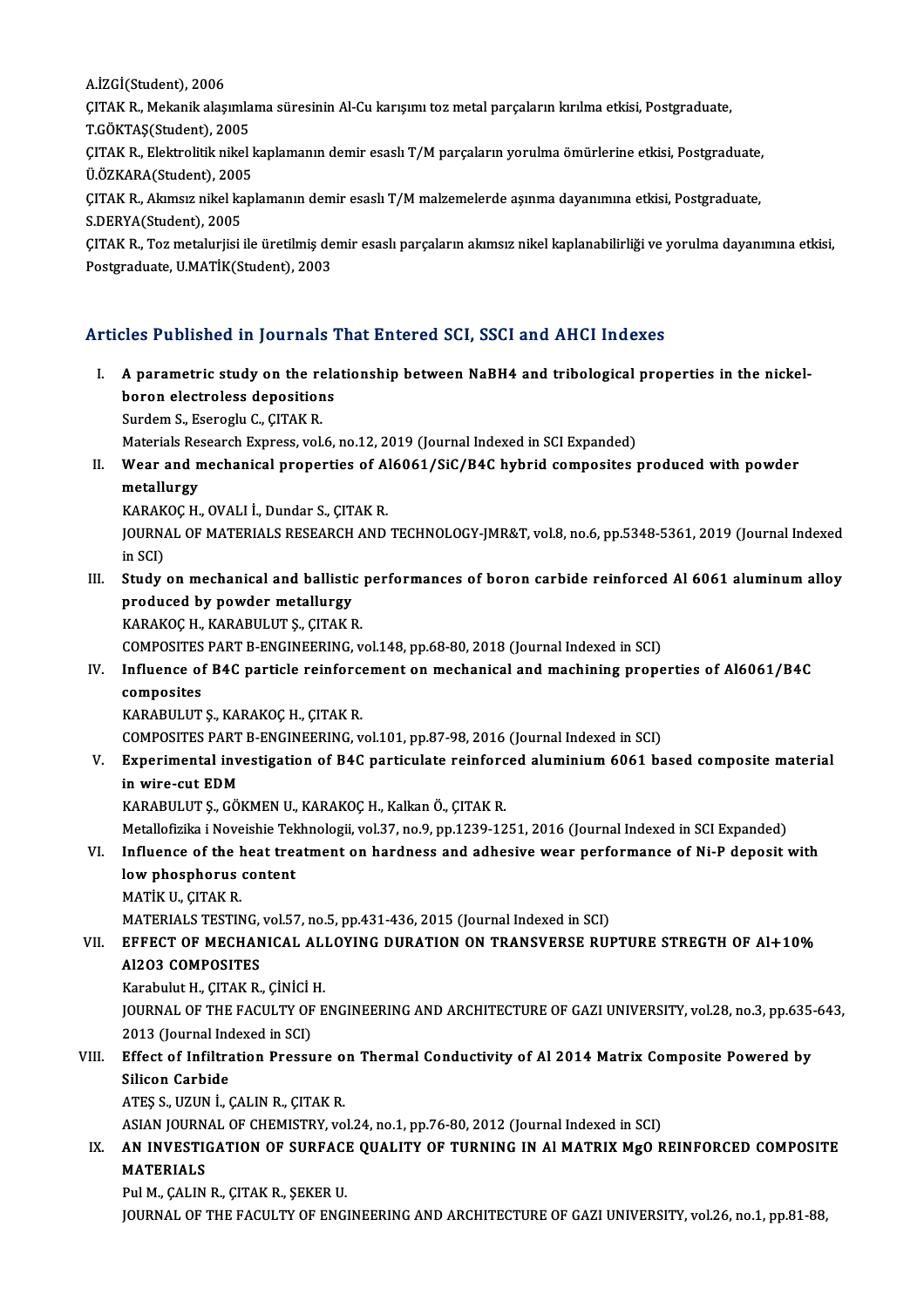2011 (Journal Indexed in SCI)

2011 (Journal Indexed in SCI)<br>X. THE EFFECT OF REINFORCEMENT RATIO ON THE COMPOSITE STRUCTURE AND MECHANICAL<br>REOPERTIES IN ALMO COMPOSITES PRODUCED BY THE MELT STIRRING METHOD 2011 (Journal Indexed in SCI)<br>THE EFFECT OF REINFORCEMENT RATIO ON THE COMPOSITE STRUCTURE AND MECT<br>PROPERTIES IN Al-MgO COMPOSITES PRODUCED BY THE MELT STIRRING METHOD<br>CALIN R. Pul M. CITAK R. SEKER II THE EFFECT OF REINFORCEMEN<br>PROPERTIES IN Al-MgO COMPOS<br>ÇALIN R., Pul M., ÇITAK R., ŞEKER U.<br>ADVANCED COMPOSITES I ETTEDS PROPERTIES IN Al-MgO COMPOSITES PRODUCED BY THE MELT STIRRING METH<br>CALIN R., Pul M., CITAK R., SEKER U.<br>ADVANCED COMPOSITES LETTERS, vol.20, no.4, pp.91-96, 2011 (Journal Indexed in SCI)<br>Effect of Beinforsoment Volume Bati CALIN R., Pul M., ÇITAK R., ŞEKER U.<br>ADVANCED COMPOSITES LETTERS, vol.20, no.4, pp.91-96, 2011 (Journal Indexed in SCI)<br>XI. Effect of Reinforcement Volume Ratio on Thermal Conductivity of MgO Reinforced Al Matrix

ADVANCED COMPOSITES LETTERS, vol.20, no.4, pp.91-96, 2<br>Effect of Reinforcement Volume Ratio on Thermal Co<br>Composite Produced by Vacuum Infiltration Method<br>CITAK R. CALIN R. Poblivanli 7 Composite Produced by Vacuum Infiltration Method<br>CITAK R., CALIN R., Pehlivanli Z. ASIAN JOURNAL OF CHEMISTRY, vol.22, no.5, pp.4054-4060, 2010 (Journal Indexed in SCI)

### Articles Published in Other Journals

rticles Published in Other Journals<br>I. Bor Karbür Takviyeli Alüminyum Esaslı Kompozit Malzemelerin Tuzlu Ortamda Korozyon<br>Dovranısının İnselenmesi Davranışının Öster<br>Bor Karbür Takviyeli Alür<br>Davranışının İncelenmesi<br>KARAÇİE K. KARAPILLITH Bor Karbür Takviyeli Alüminyum<br>Davranışının İncelenmesi<br>KARACİF K., KARABULUT H., ÇITAK R.<br><sup>Nižde Ömer Helisdemir Üniversitesi M</sup> Davranışının İncelenmesi<br>KARACİF K., KARABULUT H., ÇITAK R.<br>Niğde Ömer Halisdemir Üniversitesi Mühendislik Bilimleri Dergisi, vol.8, no.2, pp.1135-1142, 2019 (Other Refereed KARACİF K., KARAI<br>Niğde Ömer Halisd<br>National Journals)<br>Al2O2 Talvürali Niğde Ömer Halisdemir Üniversitesi Mühendislik Bilimleri Dergisi, vol.8, no.2, pp.1135-1142, 2019 (Other Refereed<br>National Journals)<br>II. Al2O3 Takviyeli Alüminyum Esaslı Kompozit Malzemelerde Mekanik Alaşımlama Süresin National Journals)<br>Al2O3 Takviyeli Alüminyum Esaslı K<br>Davranışına Etkilerinin İncelenmesi<br>KARARULUTH, KARACİEK, CITAKR Al2O3 Takviyeli Alüminyum Esaslı<br>Davranışına Etkilerinin İncelenme<br>KARABULUT H., KARACİF K., ÇITAK R.<br>Kırıkkala Üniversitesi Uluslararası Mül

KARABULUT H., KARACİF K., ÇITAK R.

Kırıkkale Üniversitesi Uluslararası Mühendislik Araştırma ve Geliştirme Dergisi, vol.11, no.2, pp.576-583, 2019<br>(Other Refereed National Journals) Kırıkkale Üniversitesi Uluslararası Mühendislik Araştırma ve Geliştirme Dergisi, vol.11, no.2, pp.576-583, 2019<br>(Other Refereed National Journals)<br>III. MgO AlKompozitlerin İnfilitrasyon Yöntemi ile Üretilmesinde MgO Mi

- (Other<br>**MgO** A<br>Etkisi<br>CALIN MgO AlKompozit<br>Etkisi<br>ÇALIN R., ÇITAK R.<br>Yoni Türkiye vel 2 Etkisi<br>ÇALIN R., ÇITAK R.<br>Yeni Türkiye, vol.22, no.90, pp.373-377, 2016 (Other Refereed National Journals)<br>Experimental Investigation of P4C Pertisulate Peinforsed Aluminium 60.
	-

CALIN R., CITAK R.<br>Yeni Türkiye, vol.22, no.90, pp.373-377, 2016 (Other Refereed National Journals)<br>IV. Experimental Investigation of B4C Particulate Reinforced Aluminium 6061 Based Composite Material<br>in Wire Cut EDM Yeni Türkiye, vol.22<br><mark>Experimental Inve<br>in Wire Cut EDM<br>KARAPIH UT S. GÖK</mark>

KARABULUTŞ.,GÖKMENU.,KARAKOÇH.,KALKANÖ.K. ,ÇITAKR.

Metallofizika I Noveishie Tekhnologii, vol.37, no.9, pp.1239-1251, 2015 (Refereed Journals of Other Institutions) KARABULUT Ş., GÖKMEN U., KARAKOÇ H., KALKAN Ö. K. , ÇITAK R.<br>Metallofizika I Noveishie Tekhnologii, vol.37, no.9, pp.1239-1251, 2015 (Refereed Journals of Other Institu<br>V. MEKANİK ALAŞIMLAMA SÜRESİNİN Al 10 Al2O3KOMPOZİTLE Metallofizika I Noveishie Tekhnolog<br>MEKANİK ALAŞIMLAMA SÜRES<br>ÇITAK R., ÇİNİCİ H., KARABULUT H.<br>Journal Of The Fegulty Of Engineeri

MEKANİK ALAŞIMLAMA SÜRESİNİN Al 10 Al2O3KOMPOZİTLERDE EĞME DAYANIMINA ETKİSİ<br>ÇITAK R., ÇİNİCİ H., KARABULUT H.<br>Journal Of The Faculty Of Engineering And Architecture Of Gazi University, vol.28, no.3, pp.635-643, 2013<br>(Refe ÇITAK R., ÇİNİCİ H., KARABULUT H.<br>Journal Of The Faculty Of Engineering And Architecture Of Gazi University, vol.28, no.3, pp.635-643, 2013<br>(Refereed Journals of Other Institutions) Journal Of The Faculty Of Engineering And Architecture Of Gazi University, vol.28, no.3, pp.635-643, 2013<br>(Refereed Journals of Other Institutions)<br>VI. SICAK PRESLEME YÖNTEMİ İLE AL ESASLI METALİK KÖPÜK ÜRETİMİNE PRESLEME

# (Refereed)<br>SICAK PRI<br>ETKİLERİ<br>KARAKOCI SICAK PRESLEME YÖNTEMİ İ<br>ETKİLERİ<br>KARAKOÇ H., ÇİNİCİ H., ÇITAK R.<br>Mesleki Bilimler Dergisi vel 1, ne ETKİLERİ<br>KARAKOÇ H., ÇİNİCİ H., ÇITAK R.<br>Mesleki Bilimler Dergisi, vol.1, no.4, pp.14-19, 2012 (Other Refereed National Journals)<br>Tog Metalurijsi, İle Ünetilmiş Domir Esaslı Barsaların Akımsız Nikal Kanlanmas

KARAKOÇ H., ÇİNİCİ H., ÇITAK R.<br>Mesleki Bilimler Dergisi, vol.1, no.4, pp.14-19, 2012 (Other Refereed National Journals)<br>VII. Toz Metalurjisi İle Üretilmiş Demir Esaslı Parçaların Akımsız Nikel Kaplanmasında Asidik Ve Mesleki Bilimler Dergisi, vol.1, no.4, pp.14-<br>Toz Metalurjisi İle Üretilmiş Demir Es<br>Çözeltilerin Kaplama Miktarına Etkisi<br>MATİK IL CITAK B Çözeltilerin Kaplama Miktarına Etkisi<br>MATİK U., ÇITAK R. Teknoloji, vol.8, no.1, pp.51-56, 2005 (Other Refereed National Journals) MATİK U., ÇITAK R.<br>Teknoloji, vol.8, no.1, pp.51-56, 2005 (Other Refereed National Journals)<br>VIII. Ba Al Tozlarının Oksidasyonu ile Kompozitlerde Mekanik Alaşımlama Süresinin Mikroyapıya etkisi<br>CITAK B. TÜRKER M. Kon H.S.

## Teknoloji, vol.8, no.1, pp.51-56<br><mark>Ba Al Tozlarının Oksidasyo</mark><br>ÇITAK R., TÜRKER M., Ken H S.<br>Türkich Journal of Engineering Ba Al Tozlarının Oksidasyonu ile Kompozitlerde Mekanik Alaşımlama Süresinin Mikroyapıya etkisi<br>ÇITAK R., TÜRKER M., Ken H S.<br>Türkish Journal of Engineering and Environmental Science, vol.25, pp.205-210, 2001 (Refereed Jour ÇITAK R., TÜRKER M., Ken H S.<br>Türkish Journal of Engineering and Environmental Science, vol.25, pp.205-210, 2001 (Refereed Journals of Other<br>Institutions)

IX. Zamak 5 Alaşımının Elektroliz Yoluyla Bakırla Kaplanmasında AkımYoğunluğunun Kaplama Kalınlığı Institutions)<br>Zamak 5 Alaşımının<br>ve Kalitesine Etkisi<br>CITAK B Zamak 5<br>ve Kalite<br>ÇITAK R.

ÇITAK R.<br>Politeknik Dergisi, vol.1, 1999 (Other Refereed National Journals)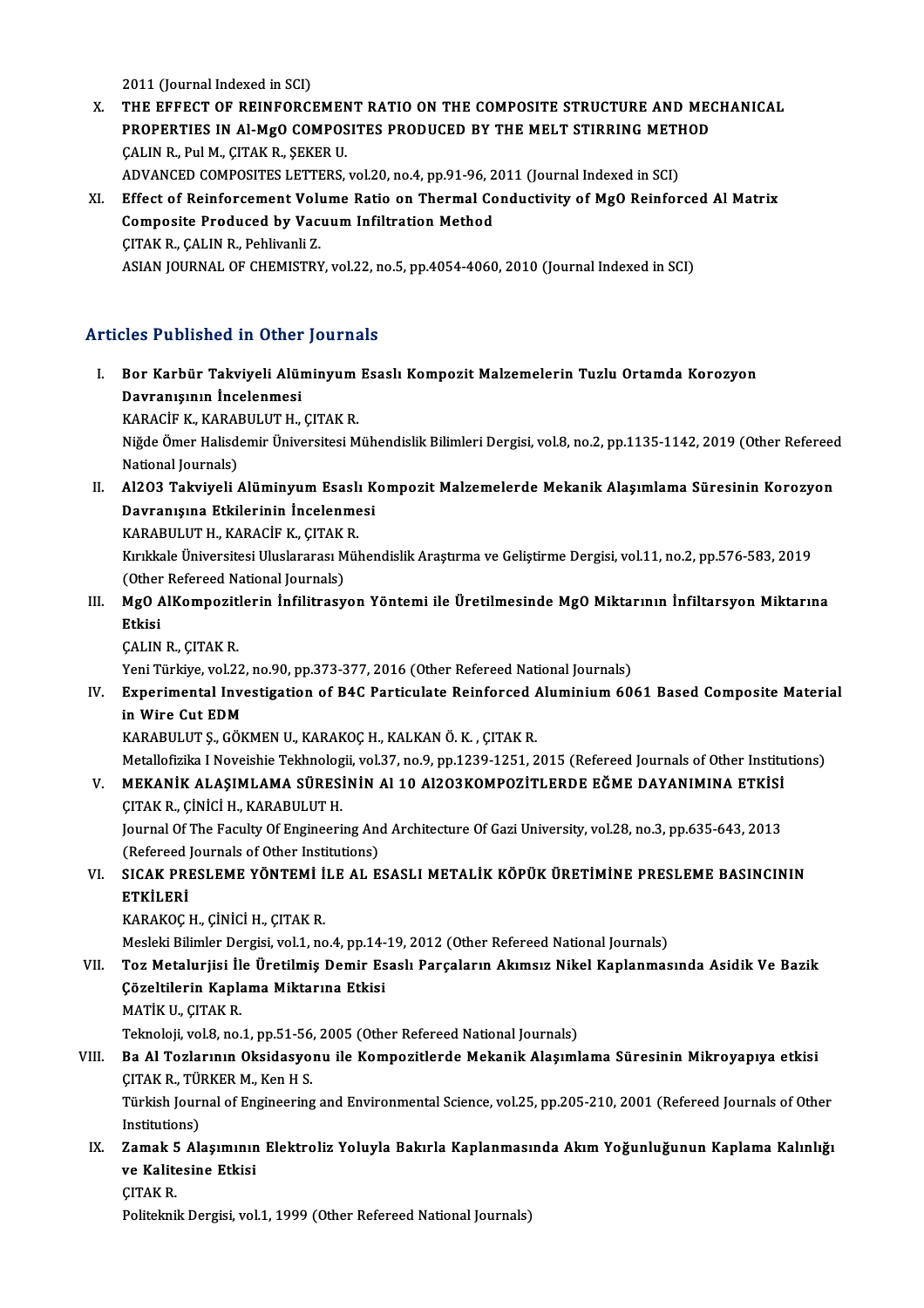- X. ZrO2 ve Al2O3 Seramiklerin Difüzyonla Birleştirilmesine Sıcaklığın Etkisinin İncelenmesi **ZrO2 ve Al2O3 Se<br>TEKELİ S., ÇITAK R.<br>S.D.Ü. Een Bilimleri** ZrO2 ve Al2O3 Seramiklerin Difüzyonla Birleştirilmesine Sıcaklığın Etkisini<br>TEKELİ S., ÇITAK R.<br>S.D.Ü. Fen Bilimleri Enstitüsü Dergisi, no.3, 1998 (Other Refereed National Journals)<br>Vükaak Sıcaklık Kanayyanu ve En Sık Bast
- TEKELİ S., ÇITAK R.<br>S.D.Ü. Fen Bilimleri Enstitüsü Dergisi, no.3, 1998 (Other Refereed National Journals)<br>XI. Yüksek Sıcaklık Korozyonu ve En Sık Rastlanan Türleri Politeknik Dergisi<br>CITAK B. TÜRKER M S.D.Ü. Fen Bilimleri Er<br>Yüksek Sıcaklık Koı<br>ÇITAK R., TÜRKER M.<br>Politelmik Dergisi vel Yüksek Sıcaklık Korozyonu ve En Sık Rastlanan Türleri Politeknik<br>ÇITAK R., TÜRKER M.<br>Politeknik Dergisi, vol.1, pp.1-8, 1998 (Other Refereed National Journals)

# Politeknik Dergisi, vol.1, pp.1-8, 1998 (Other Refereed National Journals)<br>Refereed Congress / Symposium Publications in Proceedings

- efereed Congress / Symposium Publications in Proceedings<br>I. Akımsız Ni-B Kaplamalarda İndirgeyici KonsantrasyonununMikroyapı ve Korozyon Özelliklerine<br>Etkisinin İngelenmesi Etkisinin İncelenmesi<br>Etkisinin İncelenmesi<br>ESEROČLU C. VU DIZ S Akımsız Ni-B Kaplamalarda İndirgeyici KonsantrasyonununMikroy<br>Etkisinin İncelenmesi<br>ESEROĞLU C., YILDIZ S., SÜRDEM S., ÇITAK R., AKBULUT H., YÖRÜKOĞLU A.<br>Uluslararası Bar Sampagyumu (BORON2019) Navçebir Turkay 17, 19 An Etkisinin İncelenmesi<br>ESEROĞLU C., YILDIZ S., SÜRDEM S., ÇITAK R., AKBULUT H., YÖRÜKOĞLU A.<br>Uluslararası Bor Sempozyumu (BORON2019), Nevşehir, Turkey, 17 - 19 April 2019<br>PALİSTİK AMACLI TARAKALL HİRRİD KOMBOZİT MALZEMELERİ ESEROĞLU C., YILDIZ S., SÜRDEM S., ÇITAK R., AKBULUT H., YÖRÜKOĞLU A.<br>Uluslararası Bor Sempozyumu (BORON2019), Nevşehir, Turkey, 17 - 19 April 2019<br>II. BALİSTİK AMAÇLI TABAKALI HİBRİD KOMPOZİT MALZEMELERİNÜRETİMİ VE MİKROY Uluslararası Bor Sempozyumu (BOR<br>BALİSTİK AMAÇLI TABAKALI Hİ<br>ÖZELLİKLERİNİN İNCELENMESİ<br>CITAK B. KARAKOC U. FSENKAYA B ÇITAKR.,KARAKOÇH.,ESENKAYAB. ÖZELLİKLERİNİN İNCELENMESİ<br>ÇITAK R., KARAKOÇ H., ESENKAYA B.<br>4.International Conference on Material Science and Technology in Kızılcahamam/ANKARA(IMSTEC 2019), 18 - 20<br>Ostabar 2019 CITAK R., KAR.<br>4.International<br>October 2019<br>Borkorbün Te 4.International Conference on Material Science and Technology in Kızılcahamam/ANKARA(IMSTEC 201'<br>October 2019<br>III. Borkarbür Takviyeli Aluminyum Matrisli Kompozit Malzemelerin Asidik Ortamda Korozyon<br>Dayranısının İncelenme October 2019<br>Borkarbür Takviyeli Alum<br>Davranışının İncelenmesi<br>KARAÇİE K. KARAPIJI JITH Borkarbür Takviyeli Aluminyum M<br>Davranışının İncelenmesi<br>KARACİF K., KARABULUT H., ÇITAK R.<br>2 Huslararası Malzama Bilimi ve Talm Davranışının İncelenmesi<br>KARACİF K., KARABULUT H., ÇITAK R.<br>3.Uluslararası Malzeme Bilimi ve Teknolojisi Konferansı (IMSTEC 2018), 17 September - 19 June 2018, pp.563-566 KARACİF K., KARABULUT H., ÇITAK R.<br>3.Uluslararası Malzeme Bilimi ve Teknolojisi Konferansı (IMSTEC 2018<br>IV. Jounabılıty Of Brass Alloy By Furnace And Mıcrowave Brazıng<br>Alsu Y. Alsan İ. B., Citak B. Kurt A. 3.Uluslararası Malzeme Bilimi ve Te<br>Joinability Of Brass Alloy By Fu<br>Aksu Y., Algan İ. B. , Çıtak R., Kurt A.<br>Eth International Conference on W. 5 Joinability Of Brass Alloy By Furnace And Microwave Brazing<br>Aksu Y., Algan İ. B. , Çitak R., Kurt A.<br>5th International Conference on Welding Technologies and Exhibition (ICWET'18)26-28 September 2018,<br>Sarajaya Basnia and Aksu Y., Algan İ. B. , Çıtak R., Kurt A.<br>5th International Conference on Welding Technologies and Exhibition (ICWET'18)26-28 September 2018,<br>Sarajevo-Bosnia and Herzegovina, Sarajevo, Bosnia And Herzegovina, 26 - 28 Septem 5th International Conference on Welding Technologies and Exhibition (ICWET'18)26-28 Septemb<br>Sarajevo-Bosnia and Herzegovina, Sarajevo, Bosnia And Herzegovina, 26 - 28 September 2018, pp<br>V. Farkli Toz Metal Malzemelerin Mik Sarajevo-Bosnia and Herzegovina, Sarajevo, Bosnia And Herzegovina, 26 - 28 September 2018, pp.354-359<br>V. Farkli Toz Metal Malzemelerin Mikrodalga Ve İndüksiyon Isitma İle Birleştirilebilirliği<br>ALGAN İ. B. , AKSU Y., ÇİF Farkli Toz Metal Malzemelerin Mikrodalga Ve İndüksiyon Isitma İle Birleştirilebilirliği<br>ALGAN İ. B. , AKSU Y., ÇİFÇİ Y., ÜNLÜ N., ÇITAK R., ÖZÇATALBAŞ Y., KURT A.<br>5th InternationalConference on Welding Technologies and Exi ALGAN İ. B. , AKSU Y., ÇİFÇİ Y., ÜNLÜ N., ÇITAK R., Ö.<br>5th InternationalConference on Welding Technolog<br>Herzegovina, 26 - 28 September 2018, pp.471-476<br>Jourshulty Of Different Bourder Metal Materia 5th InternationalConference on Welding Technologies and Exibition (ICWET'18), Saraybosna, Bosni<br>Herzegovina, 26 - 28 September 2018, pp.471-476<br>VI. Jounabılıty Of Different Powder Metal Materials With Microwave And Inducti Herzegovina, 26 - 28 September 2018, pp.471-476<br>VI. Joinability Of Different Powder Metal Materials With Microwave And Induction Heating<br>Algan İ. B. , Aksu Y., Çiftçi Y., Ünlü N., Çıtak R., Özçatalbaş Y., Kurt A. 5th International Conference on Welding Technologies and Exhibition (ICWET'18)26-28 September 2018, Algan İ. B. , Aksu Y., Çiftçi Y., Ünlü N., Çıtak R., Özçatalbaş Y., Kurt A.<br>5th International Conference on Welding Technologies and Exhibition (ICWET'18)26-28 September 2018,<br>Sarajevo-Bosnia and Herzegovina, Sarajevo, Bos 5th International Conference on Welding Technologies and Exhibition (ICWET'18)26-28 Septemb<br>Sarajevo-Bosnia and Herzegovina, Sarajevo, Bosnia And Herzegovina, 26 - 28 September 2018, pp<br>VII. Sarajevo-Bosnia and Herzegovina, Sarajevo, Bosnia And Herzegovina, 26 - 28 September 2018, pp.415<br>VAKUM İNFÜZYON YÖNTEMİ İLE ÜRETİLEN BOR KARBÜRPARÇACIK KATKILI KARBON<br>FİBER/KEVLAR HİBRİD KOMPOZİT LEVHALARIN BASMA DAYANIML VAKUM İNFÜZYON YÖNTEMİ İLE ÜRETİLE<br>FİBER/KEVLAR HİBRİD KOMPOZİT LEVH*I*<br>KARAKOÇ H., ESENKAYA B., ÇİNİCİ H., ÇITAK R.<br>The International Conference on Material Scien FİBER/KEVLAR HİBRİD KOMPOZİT LEVHALARIN BASMA DAYANIMLARININ İNCELENMESİ<br>KARAKOÇ H., ESENKAYA B., ÇİNİCİ H., ÇITAK R.<br>The International Conference on Material Science and Technology in Cappadocia(IMSTEC 2018), 17 - 19<br>Sent KARAKOÇ H., ESE<br>The International<br>September 2018<br>AL 606120 BAC The International Conference on Material Science and Technology in Cappadocia(IMSTEC 2018), 17 - 19<br>September 2018<br>VIII. AL606120 B4C KOMPOZİT MALZEMELERİN 9 X 19 MM MERMİLER KARŞISINDA BALİSTİK DİRENÇ<br>TESTİ Septem<br>AL606<br>TESTİ<br>KARAR AL606120 B4C KOMPOZİT M.<br>TESTİ<br>KARAKOÇ H., ÇİNİCİ H., ÇITAK R.<br>The International Conference on TESTİ<br>KARAKOÇ H., ÇİNİCİ H., ÇITAK R.<br>The International Conference on Material Science and Technology in Cappadocia(IMSTEC 2018)., 17 - 19<br>Sentember 2018 KARAKOÇ H., ÇİN<br>The International<br>September 2018<br>A256, WCn Kom The International Conference on Material Science and Technology in Cappadocia(IMSTEC 2018)., 17 -<br>September 2018<br>IX. A356–WCp Kompozitlerin Toz Metalürjisi ve Sıcak Ekstrüzyon Prosesleri ile Üretilmesi ve<br>Kapaktarinasıyon September 2018<br><mark>A356-WCp Kompo</mark><br>Karakterizasyonu<br>MAT<sup>i</sup>K U. CITAK P A356–WCp Komp<br>Karakterizasyonu<br>MATİK U., ÇITAK R.<br>1st International Su Karakterizasyonu<br>MATİK U., ÇITAK R.<br>1st International Symposium on Light Alloys and Composite Materials, 22 - 24 March 2018, pp.221-222 X. Production of Al6061/B4C Tube Foams Filled with Al Metallic Foam
	- KARAKOÇH.,ALBAYRAKS.,ÇİNİCİH.,ÇITAKR.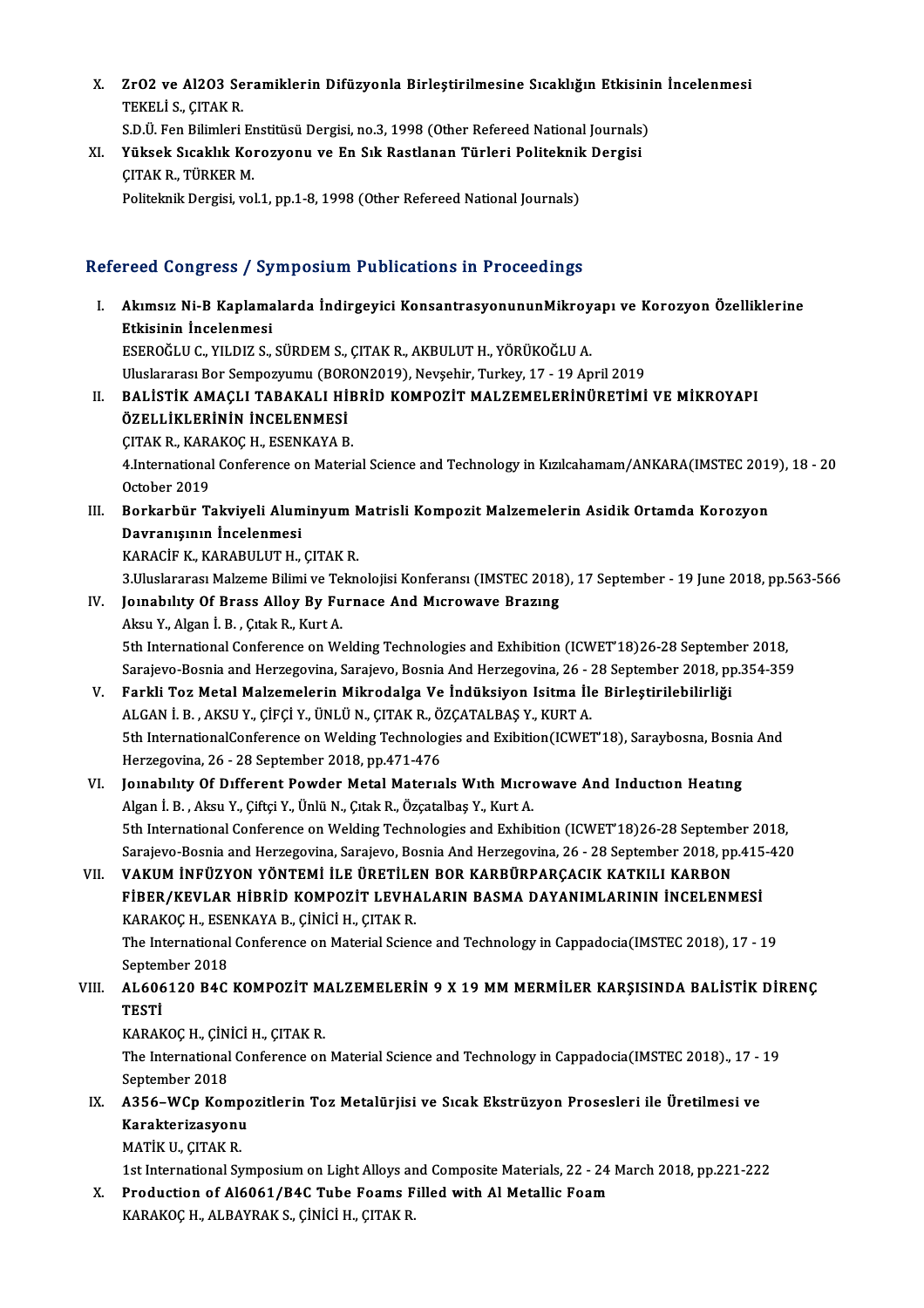8th International Advanced Technologies Symposium, 19 - 22 October 2017

8th International Advanced Technologies Symposium, 19 - 22 October 2017<br>XI. Production of Thin-Walled Al Profile Foam and Investigation of Compression Behaviour 8th International Advanced Technologies Sy<br>Production of Thin-Walled Al Profile Fo<br>KARAKOÇ H., UZUN A., GÖKMEN U., ÇITAK R.<br><sup>9th International Advanced Technologies Sy</sup> Production of Thin-Walled Al Profile Foam and Investigation of Con<br>KARAKOÇ H., UZUN A., GÖKMEN U., ÇITAK R.<br>8th International Advanced Technologies Symposium, 19 - 22 October 2017<br>Steak Proclanmia AZ91 Magnosuum Alasumua T KARAKOÇ H., UZUN A., GÖKMEN U., ÇITAK R.<br>8th International Advanced Technologies Symposium, 19 - 22 October 2017<br>XII. Sıcak Preslenmiş AZ91 Magnezyum Alaşımına T4, T5, T6 Yaşlandırma Isıl İşleminin Etkisinin<br>İncelenmes 8th International Advanced Technologies Symposium, 19 - 22 October 2017 Darçın N., Gürler M., ÇITAK R., GÜRAL A., ÇİNİCİ H., GÖKMEN U. 2. Uluslararası Malzeme Bilimi ve Teknolojisi Konferansı, Nevşehir, Turkey, 11 - 13 October 2017, pp.689-693 Darçın N., Gürler M., ÇITAK R., GÜRAL A., ÇİNİCİ H., GÖKMEN U.<br>2. Uluslararası Malzeme Bilimi ve Teknolojisi Konferansı, Nevşehir, Turkey, 11 - 13 October 2017, pp.689-6<br>XIII. Sıcak Preslenmiş AZ91 Magnezyum Alaşımına 2. Uluslararas<br>Sıcak Presle<br>İncelenmesi<br><sup>Daran N. Gür</sup> Sıcak Preslenmiş AZ91 Magnezyum Alaşımına T4, T5, T<br>İncelenmesi<br>Darçın N., Gürler M., ÇITAK R., GÜRAL A., çinici H., GÖKMEN U.<br><sup>2th International Conference on Materials Science and Techne</sup> İncelenmesi<br>Darçın N., Gürler M., ÇITAK R., GÜRAL A., çinici H., GÖKMEN U.<br>2th International Conference on Materials Science and Technology in Cappadocia, 11 - 13 October 2017<br>INVESTIC ATION OF EEEECT TA, TE, TE ACINC, HEA Darçın N., Gürler M., ÇITAK R., GÜRAL A., çinici H., GÖKMEN U.<br>2th International Conference on Materials Science and Technology in Cappadocia, 11 - 13 October 2017<br>XIV. INVESTIGATION OF EFFECT T4, T5, T6 AGING HEAT TRE 2th International Conferent<br>INVESTIGATION OF INAGNESIUM ALLOY INVESTIGATION OF EFFECT T4, T5, T6 AGING HEAT TREATMENT ON THE HOT-PRESSED AZ91<br>MAGNESIUM ALLOY<br>DARÇIN N., GÜRLER M., ÇITAK R., GÜRAL A., ÇİNİCİ H., GÖKMEN U. MAGNESIUM ALLOY<br>DARÇIN N., GÜRLER M., ÇITAK R., GÜRAL A., ÇİNİCİ H., GÖKMEN U.<br>2nd International Conference on Material Science and Technology in Cappadocia, 11 - 13 October 2017<br>The Tribologiael Characteristics of Electro DARÇIN N., GÜRLER M., ÇITAK R., GÜRAL A., ÇİNİCİ H., GÖKMEN U.<br>2nd International Conference on Material Science and Technology in Cappadocia, 11 - 13 Octon Steel<br>XV. The Tribological Characteristics of Electroless Ni-P 2nd International C<br>The Tribological<br>MATİK U., ÇITAK R.<br><sup>2nd Inon ond Steel 1</sup> The Tribological Characteristics of Electroless Ni-P C<br>MATİK U., ÇITAK R.<br>3rd Iron and Steel Symposium(UDCS'17), 3 - 05 April 2017<br>Febrication of AA6061/B4C composites and investist MATİK U., ÇITAK R.<br>3rd Iron and Steel Symposium(UDCS'17), 3 - 05 April 2017<br>XVI. Fabrication of AA6061/B4C composites and investigation of ballistic performances<br>XARAKOC H. Cinisi H. KARABULUTS, CITAK R. 3rd Iron and Steel Symposium(UDCS'17), 3 - 05<br>Fabrication of AA6061/B4C composites an<br>KARAKOÇ H., Cinici H., KARABULUT Ş., ÇITAK R.<br><sup>9th</sup> International Conference on Mechanical and 8th International Conference on Mechanical and Aerospace Engineering, ICMAE 2017, Prague, Czech Republic, 22 -<br>25 July 2017, pp.822-825 KARAKOÇ H., Cinici H., KARABULUT Ş., ÇITAK R. 8th International Conference on Mechanical and Aerospace Engineering, ICMAE 2017, Prague, Czech Rep<br>25 July 2017, pp.822-825<br>XVII. Effect of the B4C Reinforcement Ratio on Surface Roughness of Al6061 Based Metal Matrix 25 July 2017, pp.822-825<br>Effect of the B4C Reinforcement Ra<br>Composite in Wire-EDM Machining<br>KARAPULUTS KARAKOCH CITAK R Effect of the B4C Reinforcement R<br>Composite in Wire-EDM Machining<br>KARABULUT Ş., KARAKOÇ H., ÇITAK R.<br><sup>9th International Conference</sup> on Mesh 8th International Conference on Mechanical and Aerospace Engineering (ICMAE), Prague, Czech Republic, 22 - 25<br>8th International Conference on Mechanical and Aerospace Engineering (ICMAE), Prague, Czech Republic, 22 - 25<br>Ju KARABULUT Ş., KARAK<br>8th International Confe<br>July 2017, pp.812-815<br>Effect of Botation Sp 8th International Conference on Mechanical and Aerospace Engineering (ICMAE), Prague, Czech Republic, 22 - 2!<br>July 2017, pp.812-815<br>XVIII. Effect of Rotation Speed on Microstructure and Microhardness of AA7039 Rods Joined July 2017<br>**Effect of**<br>Welding<br>KARAKOC Effect of Rotation Speed on Microstructure and<br>Welding<br>KARAKOÇ H., UZUN A., KIRMIZI G., ÇİNİCİ H., ÇITAK R.<br>Werld Asademy Conference of Science and Technolog Welding<br>KARAKOÇ H., UZUN A., KIRMIZI G., ÇİNİCİ H., ÇITAK R.<br>World Academy Conference of Science and Technology, 13 - 14 August 2015<br>Production of Closed Coll AlSi7 Feeme with Different Methods and J KARAKOÇ H., UZUN A., KIRMIZI G., ÇİNİCİ H., ÇITAK R.<br>World Academy Conference of Science and Technology, 13 - 14 August 2015<br>XIX. Production of Closed Cell AlSi7 Foams with Different Methods and Investigation of Their Pore World Academ<br><mark>Production o</mark><br>Morphology<br>KARAKOC H KARAKOÇ H., KIRMIZI G., ÇİNİCİ H., ÇITAKR. The First Defense Industry Symposium, Kırıkkale, Turkey, 9 - 10 April 2015 XX. AA6061 Matrix 15 B4Cp Reinforced Composite Materials Produced by PM Route and Investigation of The First Defense Industry Symposium, Kırıkkale, Turkey, 9<br>AA6061 Matrix 15 B4Cp Reinforced Composite Mate<br>the Effect of T6 Aging Time on Hardness Properties<br>KARAKOCH, KARARIJUTES, CALIN R, KIRMIZLG, CITAK R AA6061 Matrix 15 B4Cp Reinforced Composite Mater<br>the Effect of T6 Aging Time on Hardness Properties<br>KARAKOÇ H., KARABULUT Ş., ÇALIN R., KIRMIZI G., ÇITAK R.<br>The First Defense Industry Symposium 9 - 10 April 2015 the Effect of T6 Aging Time on Hardness Properties<br>KARAKOÇ H., KARABULUT Ş., ÇALIN R., KIRMIZI G., ÇITAK<br>The First Defense Industry Symposium, 9 - 10 April 2015<br>Effect of me content in metrix on infiltration boishi KARAKOÇ H., KARABULUT Ş., ÇALIN R., KIRMIZI G., ÇITAK R.<br>The First Defense Industry Symposium, 9 - 10 April 2015<br>XXI. Beffect of mg content in matrix on infiltration height in producing MgO/Al composite by vacuum<br>infiltrat The First Defense Indi<br>Effect of mg content<br>infiltration method<br>CALIN B. CITAK B Effect of mg cont<br>infiltration meth<br>ÇALIN R., ÇITAK R.<br>Pojjing Internation infiltration method<br>ÇALIN R., ÇITAK R.<br>Beijing International Materials Week, Beijing, China, 25 - 30 June 2006, pp.611-612<br>TM Vöntomi ile Ünetilmis Demir Melzemelerin Elektroliz Veluvle Ni Kenler CALIN R., ÇITAK R.<br>Beijing International Materials Week, Beijing, China, 25 - 30 June 2006, pp.611-612<br>XXII. TM Yöntemi ile Üretilmiş Demir Malzemelerin Elektroliz Yoluyla Ni Kaplama Şartlarının İncelenmesi<br>CITAV R. KU Beijing International Materia<br>**TM Yöntemi ile Üretilmiş**<br>ÇITAK R., KURT A., ÇORLU Z.<br>2. Ulugel Tex Matelurijai Kon TM Yöntemi ile Üretilmiş Demir Malzemelerin Elektroliz Yoluyla Ni Kaplama Şar<br>ÇITAK R., KURT A., ÇORLU Z.<br>2. Ulusal Toz Metalurjisi Konferansı, Ankara, Turkey, 15 - 17 September 1999, pp.505-512 2. Ulusal Toz Metalurjisi Konferansı, Ankara, Turkey, 15 - 17 September 1999, pp.505-512<br>Supported Projects